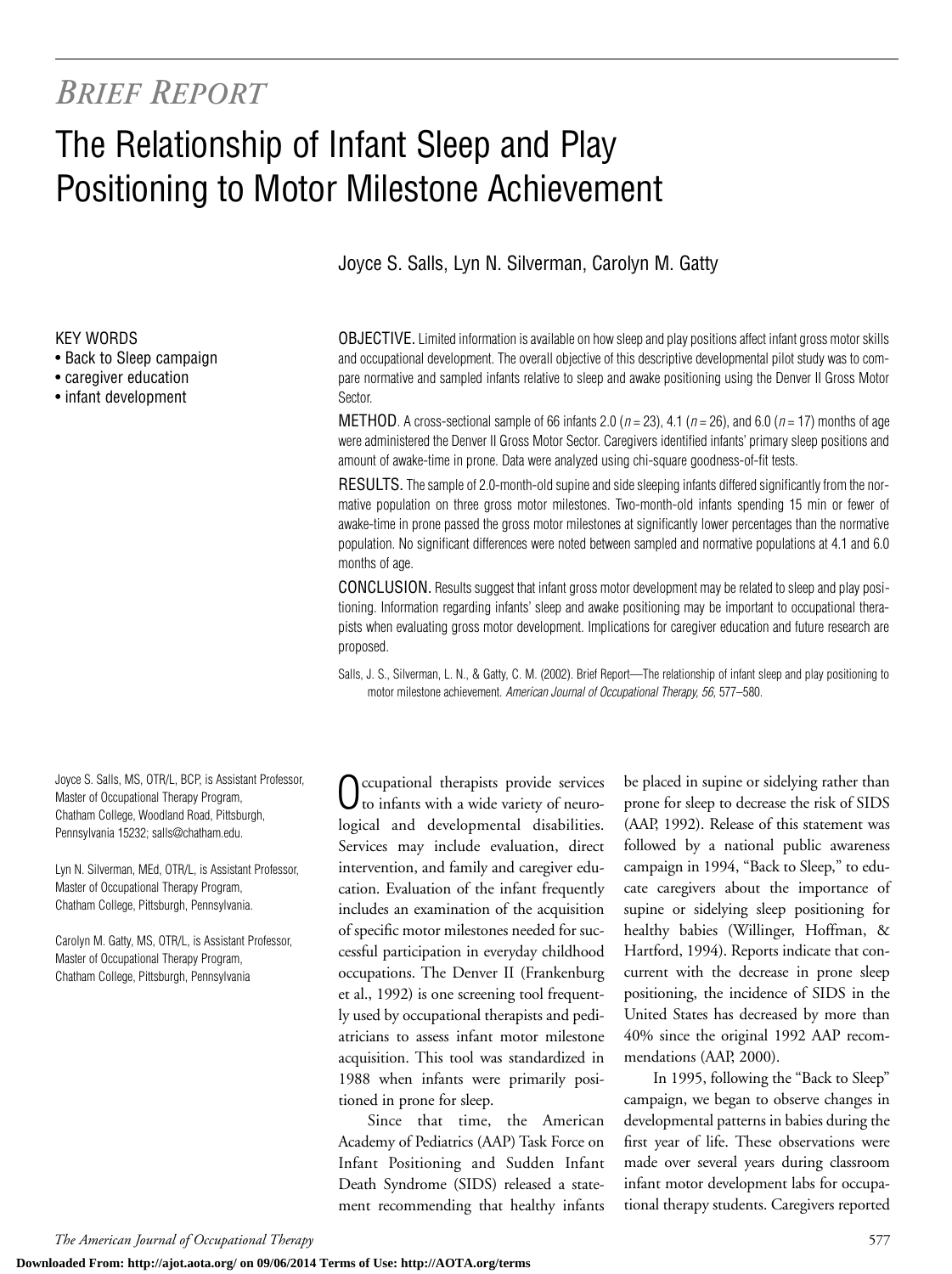not placing their babies in prone during awake-time, stating that this position was not tolerated by the infants. Additionally, research was encouraged by several pediatricians who noted similar patterns. Following the "Back to Sleep" campaign, few studies have examined the effects of supine sleep and play positioning on developmental patterns.

Jantz, Blosser, and Fruechting (1997), pediatricians using the Denver II (Frankenburg et al., 1992), conducted a chart review of 343 full-term infants at the 4-month or 6-month well-baby check-up. They determined that infants who slept in supine or sidelying were less likely to roll over at 4 months of age compared with prone sleepers. Additionally, supine sleepers rolled first from supine to prone, whereas prone sleepers rolled first from prone to supine, suggesting that direction of first roll also may be related to sleep position.

Dewey, Fleming, Golding, and the Avon Longitudinal Study of Pregnancy and Childhood Study Team (1998) conducted a study in the United Kingdom using the Denver Developmental Screening Test. Prone sleepers and those with varying sleep positions had better gross motor scores than supine sleepers at 6 months of age. By 18 months of age, no statistically significant differences were found in developmental skills between groups.

Davis, Moon, Sachs, and Ottolini (1998) found that prone sleepers achieved five of eight motor milestones earlier than supine sleepers in a study of 351 infants. These motor milestones included rolling prone to supine, tripod sitting, creeping, crawling, and pulling to stand. The study also found earlier milestone achievement in supine sleepers who spent a greater, though unspecified, amount of awake-time in prone. Following a successful public awareness campaign to promote infant supine sleep position in Australia, researchers found that 26% of parents never placed their babies in prone for play, even though no relationship between awake-time in prone and SIDS has been identified (Mildred, Beard, Dallwitz, & Unwin, 1995). The importance of prone positioning for the development of antigravity extensor control and subsequent development of motor abilities has been cited in the literature (Bly, 1994; Illingworth, 1984).

Zelazny (1999), an occupational therapist, reported that prone positioning during awake-time was significantly related to both attainment and quality of prone skills and overall motor development in 4-month-old infants. Specifically, she found that 1 1/2 hours per day of prone positioning was critical for promoting normal motor development.

The cited studies examined developmental milestone achievement in infants between 4 months and 18 months of age. This pilot study investigated the following research questions:

- 1. To what extent did sleep position relate to achievement of specific Denver II gross motor milestones of infants at 2, 4, and 6 months of age?
- 2. To what extent did pass rates on specific Denver II gross motor milestones of supine and side sleeping infants at 2, 4, and 6 months of age differ significantly from established norms?
- 3. To what extent did amount of awaketime in prone relate to achievement of specific Denver II gross motor milestones of supine and side sleeping infants at 2, 4, and 6 months of age?

## Method

#### *Sample*

This descriptive developmental pilot study compared a 1998 sample of infants to the 1988 Denver II (Frankenburg et al., 1992) normed infants. Infants were recruited from a Pittsburgh suburban pediatric medical practice and included infants at 2-, 4-, and 6-month well-baby visits. Infants were excluded if they were born prematurely, diagnosed with gastroesophageal reflux or respiratory distress, or both.

#### *Measures*

Demographic information was collected from the caregiver accompanying the child during the well-baby visit through a brief questionnaire. Caregivers were asked to identify their infant's primary sleep position (supine, prone, side); estimate the amount of awake-time that their infant spent in prone per day (0, 1–15, 16–30, 31–60, 61–90, 91–120, > 120 min); and identify themselves as mother, father, or "other."

The Denver II Gross Motor Sector was used by pediatricians to record pass and fail scores of the sampled population on seven specific milestones: head up 45º, head up 90º, sit–head steady, chest up–arm support, roll over, pull to sit–no head lag, and sit–no support (Frankenburg et al., 1992). Average ages at which 25%, 50%, 75%, and 90% of the normative population passed the milestones are provided as norms. Interrater reliability was reported at 100%, and test–retest reliability (7–10 days, different raters) ranged from 64% to 100% on these items (Frankenburg et al., 1996). No reliability statistics were determined for this pilot study. This screening tool was chosen for its ease and efficiency in administration and its prior use in related studies. Because the norms were established in 1988 before the "Back to Sleep" campaign in 1994, it was assumed that the normative sample of babies were primarily being placed in prone for sleep.

## *Procedure*

Approval from the institution's Internal Review Board was granted in the summer of 1998, after which two pediatric occupational therapists trained the pediatric group in the administration and collection of both measures. After providing informed consent, the caregiver completed the brief questionnaire, and the physician performed a well-baby visit, which included administration of the Denver II Gross Motor Sector. Questionnaires and gross motor tally sheets were coded numerically and matched to ensure anonymity and confidentiality. Researchers received data during the fall of 1998 and 1999.

## Results

## *Demographics*

Data sets on 90 infants were collected, of which 66 (73%) were complete and met the inclusion criteria. The majority of infants in each age category slept in supine and sidelying versus prone (*n* = 22 of 23 at 2.0 months of age, 25 of 26 at 4.1 months of age, 12 of 17 at 6.0 months of age). Primary caregivers' estimates of awake-time in prone were dichotomized as 0–15 min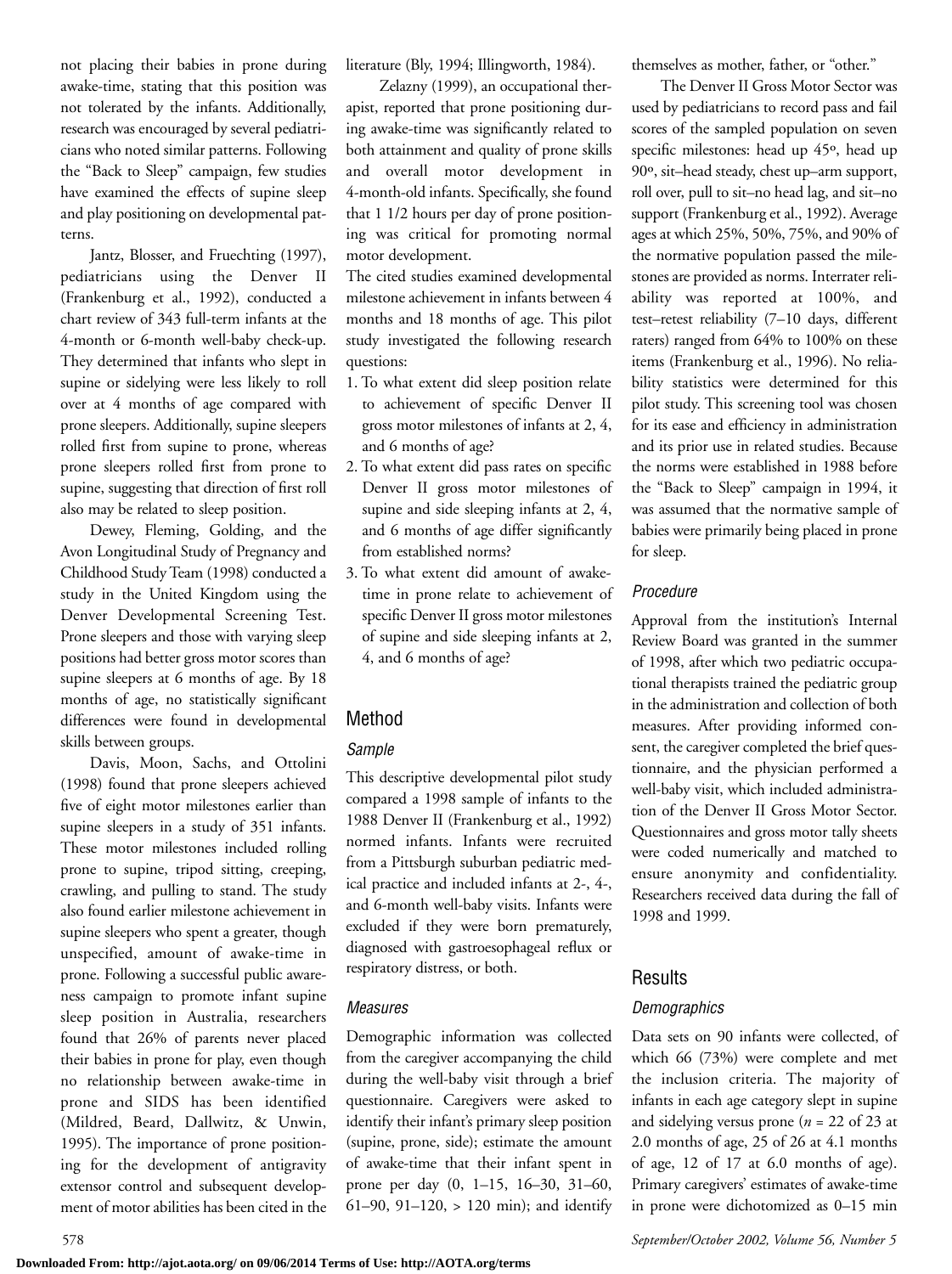and greater than 15 min for this sample. The majority of infants at 2.0 and 4.1 months of age spent 15 min or fewer of awake-time in prone. The number of infants who spent greater than 15 min of awake-time in prone increased with age; however, only 5 of the 59 infants spent greater than 60 min of awake-time in prone.

#### *Research Questions*

Too few infants were placed in prone for sleeping to include in the analysis of the first research question: To what extent did sleep position relate to achievement of Denver II specific gross motor milestones? Using a Fisher's exact test, we determined that supine and side sleepers were not statistically different from each other in pass–fail distributions on the gross motor milestones. Therefore, for the remaining research questions, data for supine and side sleepers were combined.

Pass–fail distributions were compared statistically between the normative and sampled populations on the seven gross motor milestones, using a chi-square goodness-of-fit test (see Table 1). Significant differences were noted at 2.0 months of age on all three gross motor milestones for this age group. Although no significant differences were noted at 4.1 and 6.0 months of age, data for direction of first roll were available on 14 of the 25 infants at 4.1 months; 64% rolled first from supine to prone.

Pass–fail distributions were compared statistically between the normative and sampled infants on the seven gross motor milestones for awake-time in prone categories (< 15 min, > 15 min) using the chisquare goodness-of-fit test. Significant differences ( $X^2$  ≥ 3.84, *df* = 1, α = .05) were noted for those infants who spent 15 min or fewer of awake-time in prone at 2.0 months of age. Head up 45º was passed by 44%, head up 90º by 13%, and sit–head steady by 19% compared with 75%, 50%, and 50%, respectively, of the normative population. Two-month-old infants who spent greater than 15 min of awake-time in prone had statistically similar pass–fail distributions as the normative population on these three gross motor milestones. No significant differences in milestones related to awake-time in prone were noted at 4.1 and 6.0 months of age.

#### Discussion

This pilot study found that the majority of sampled infants slept in supine and sidelying (59 of 66), indicating that caregivers followed the recommendations of the AAP. Our study, the first to examine gross motor developmental patterns in a sample of 2-month-old infants following the "Back to Sleep" campaign, resulted in significant differences in milestone achievement in this age group compared with a normative population. This finding may be due to less developed neck extensor and shoulder musculature and is consistent with infant motor development literature (Bly, 1994; Illingworth, 1984). Holt (1960) observed that American babies sleeping primarily in prone showed more advanced prone skills than English babies who slept in supine. However, in the current study, the 2-month-old infants who spent greater than 15 min of awake-time in prone had statistically similar pass–fail distributions to the normative population on items sensitive to antigravity extensor control. This finding suggests that not only sleep position, but

also awake-time in prone may relate to achievement of developmental milestones. These results support the findings of Zelazny (1999) and Davis et al. (1998), although their samples consisted of 4-month-old infants.

Contrary to our expectations, the percentage of sampled 4.1-month-old infants achieving chest up–arm support, a milestone sensitive to antigravity extensor development, was similar to established norms. This similarity may be attributed to an ambiguous definition of this milestone in the Denver II, possibly leading to misinterpretation of the correct test position. This finding differs from that of Zelazny (1999) possibly because of her use of a more sensitive assessment.

Before the "Back to Sleep" campaign, Knobloch and Pasamanick (1974) described developmental data indicating that infants normally rolled first from prone to supine. Similar to Jantz et al. (1997), after the "Back to Sleep" campaign, the majority of our 4.1-month-old infants first rolled from supine to prone, possibly indicating that the direction of first roll is related to sleep position. Rolling from supine to prone requires greater control of flexor rather than extensor muscular development than rolling from prone to supine. As Holt (1960) observed, English infants who slept primarily in supine also had more advanced flexor control. However, unlike Jantz et al., the percentage of our sample of 4.1-monthold infants who had achieved their first roll, regardless of direction, was similar to the normative population.

At 6.0 months of age, there was no statistically significant difference on pass–fail distributions for sit–no support between the sample and normative populations,

|  |  |  | Table 1. Percentage of Normative Versus Sampled Population that Passed Gross Motor Milestones |
|--|--|--|-----------------------------------------------------------------------------------------------|
|  |  |  |                                                                                               |

|                         |    | Normative |                   | Sampled     |              |         |
|-------------------------|----|-----------|-------------------|-------------|--------------|---------|
| Milestone               | П  | % Pass    | Avg. Age (Months) | % Pass Avg. | Age (Months) | $X^2$   |
| Head up 45°             | 22 | 75        | 1.8               | 55          | 2.0          | $4.91*$ |
| Head up 90°             | 22 | 50        | 2.2               | 18          | 2.0          | $8.90*$ |
| Sit-head steady         | 21 | 50        | 2.3               | 24          | 2.0          | $5.76*$ |
| Chest up-arm support    | 23 | 75        | 4.0               | 74          | 4.1          | 0.01    |
| Roll over               | 22 | 75        | 4.3               | 59          | 4.1          | 2.96    |
| Pull to sit-no head lag | 18 | 75        | 4.1               | 61          | 4.1          | 1.85    |
| Sit-no support          | 12 | 50        | 5.9               | 75          | 6.0          | 3.00    |

*Note.*  $n =$  number of supine and side sleeping infants within the sampled population for each gross motor milestone. Average age differences between normative and sampled infants varied by –.3 to +.2 months. Norms were established (Frankenburg et al., 1992) by determining average ages at which 25%, 50%, 75%, and 90% of infants passed a given milestone. For the sampled infants, actual pass–fail distributions were reported for each age group.

\*Goodness-of-fit chi-square yielded significant differences in pass–fail distributions between normative and sampled populations at  $X^2 \ge 3.84$  (*df* = 1,  $\alpha$  = .05).

**Downloaded From: http://ajot.aota.org/ on 09/06/2014 Terms of Use: http://AOTA.org/terms**